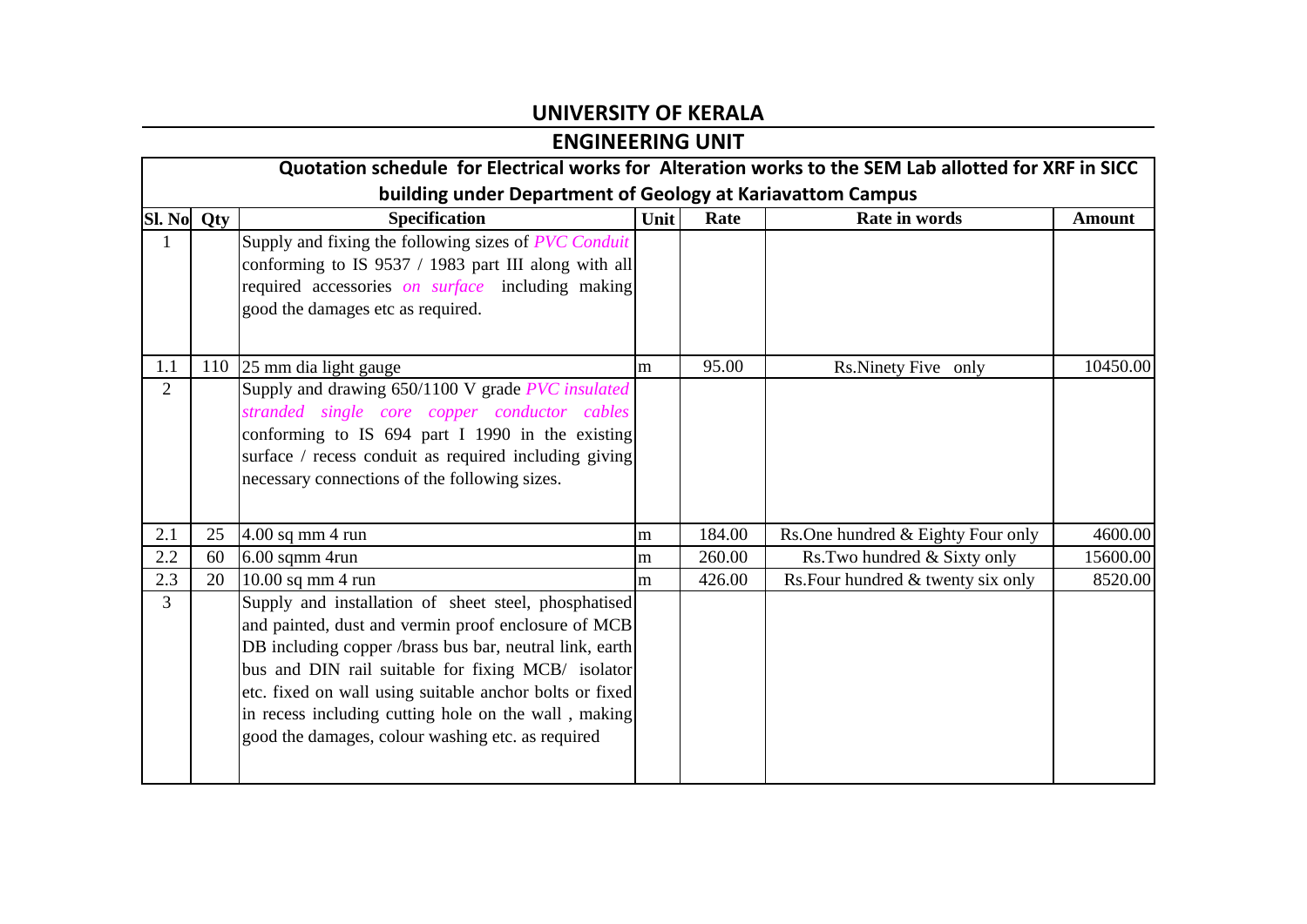| 3.1            |   | 4 way $(8+12)$ - double cover TPN vertical DB with $\mathbb E$<br>provision for fixing 4P MCB / Isolator/ RCCB/ RCBO<br>as incomer and SP/TP MCB as outgoing $(\text{IP } 42/43)$                                                          |   | 7739.00 | <b>Rupees SevenThousand Seven</b><br>Hundred and Thirty Nine Only | 7739.00 |
|----------------|---|--------------------------------------------------------------------------------------------------------------------------------------------------------------------------------------------------------------------------------------------|---|---------|-------------------------------------------------------------------|---------|
| $\overline{4}$ |   | Supply and installation of the following <i>accessories</i><br>suitable for 50 Hz, AC supply conforming to IS 8828-<br>1995/ IEC 60898 of the following current ratings in<br>the existing enclosure and giving connections as<br>required |   |         |                                                                   |         |
| 4.1            |   | 40 A four pole mini break isolator                                                                                                                                                                                                         | E | 716.00  | Rupees Seven Hundred and Sixteen<br>Only                          | 716.00  |
| 4.2            |   | 63 A, 4 pole, 100 mA RCCB                                                                                                                                                                                                                  | Ë | 3306.00 | Rs. Three thousand three hundred $\&$ six<br>only                 | 3306.00 |
| 5              |   | Supply and installation of the following <i>accessories</i><br>suitable for 50 Hz, AC supply conforming to IS 8828-<br>1995/ IEC 60898 of the following current ratings in<br>the existing enclosure and giving connections as<br>required |   |         |                                                                   |         |
|                |   | S & F TP MCB                                                                                                                                                                                                                               |   |         |                                                                   |         |
| 5.1            | 3 | 32A                                                                                                                                                                                                                                        | E | 908.00  |                                                                   | 2724.00 |
| 5.2            |   | 40 A, 10 kA, TP MCB (C curve)                                                                                                                                                                                                              | E | 1369.00 | Rs. One thousand three hundred $\&$ sixty<br>nine only            | 1369.00 |
| 5.3            | 3 | 50 A and 63 A, 10 kA, TP MCB (C curve)                                                                                                                                                                                                     | E | 1369.00 | Rs. One thousand three hundred $&$ sixty<br>nine only             | 4107.00 |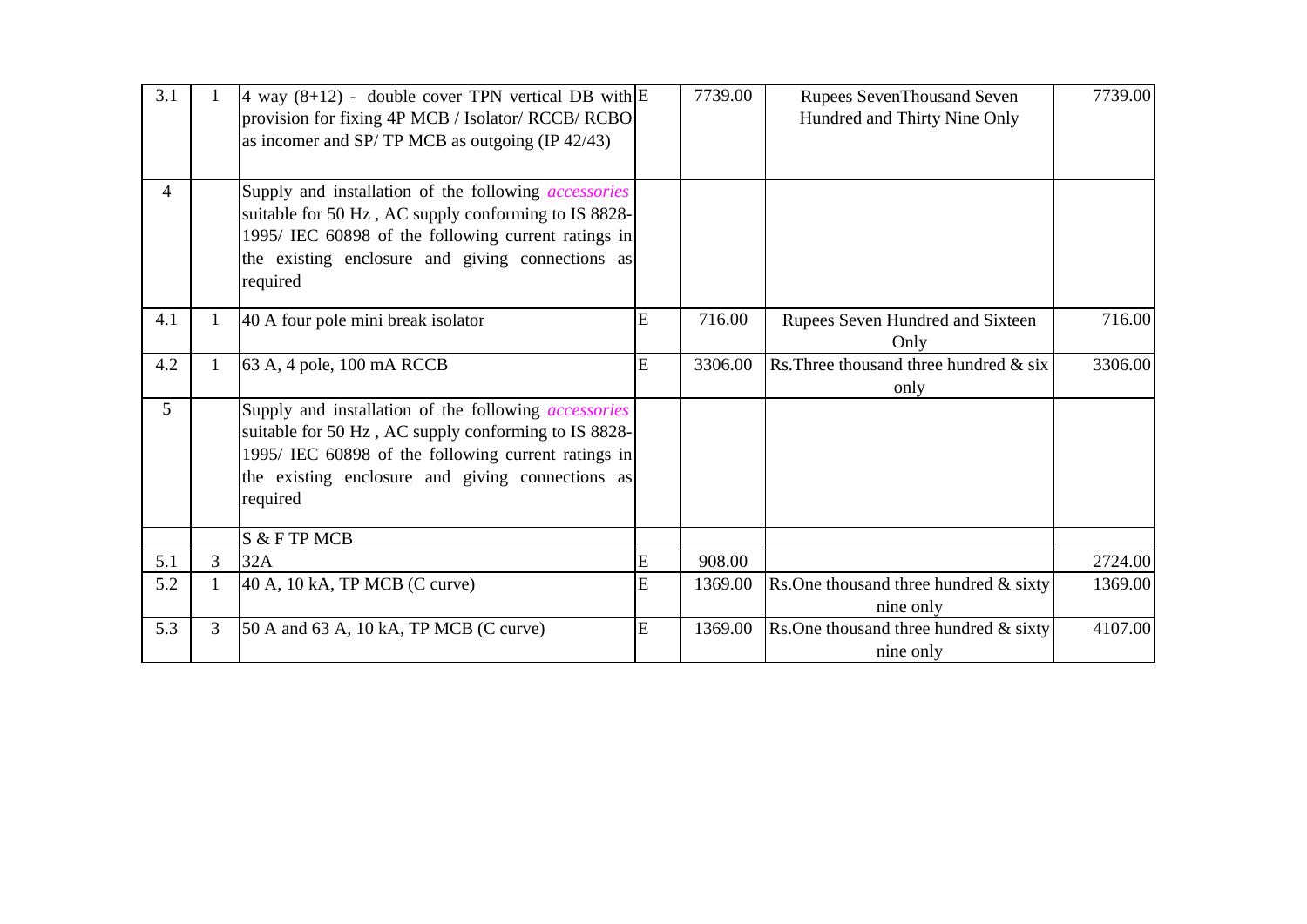| 6              |                | Supply and installation of sheet steel, phosphatised<br>and painted, dust and vermin proof enclosure of MCB<br>DB including copper /brass bus bar, neutral link, earth<br>bus and DIN rail suitable for fixing MCB/ isolator<br>etc. fixed on wall using suitable anchor bolts or fixed<br>in recess including cutting hole on the wall, making<br>good the damages, colour washing etc. as required |   |        |                                             |         |
|----------------|----------------|------------------------------------------------------------------------------------------------------------------------------------------------------------------------------------------------------------------------------------------------------------------------------------------------------------------------------------------------------------------------------------------------------|---|--------|---------------------------------------------|---------|
| 6.1            | 4              | FP enclosure for independent mounting of MCB/E<br><b>RCCB/RCBO</b>                                                                                                                                                                                                                                                                                                                                   |   | 604.00 | Rupees Six Hundred and Four Only            | 2416.00 |
| $\overline{7}$ |                | Supply & Fixing the following types/ sizes of boxes<br>suitable for modular accessories in surface/ recess<br>including making good the damages, colour washing<br>etc as required $(ROHS)$                                                                                                                                                                                                          |   |        |                                             |         |
| 7.1            | $\overline{2}$ | 9 module moulded plastic box on surface                                                                                                                                                                                                                                                                                                                                                              | E | 235.00 | Rupees Two Hundred and Thirty Five<br>Only  | 470.00  |
| 8              |                | Supply & Fixing the following types/ sizes of front<br>plates on the existing modular boxes. (RoHS)                                                                                                                                                                                                                                                                                                  |   |        |                                             |         |
|                |                |                                                                                                                                                                                                                                                                                                                                                                                                      |   |        |                                             |         |
| 8.1            | 2              | 9 module white/ off-white                                                                                                                                                                                                                                                                                                                                                                            | E | 195.00 |                                             | 390.00  |
| 9              |                | Supply and Fixing the following modular switches $\&$<br>accessories in the existing front plates and giving<br>necessary connections as required (Group B)                                                                                                                                                                                                                                          |   |        |                                             |         |
| 9.1            | 6              | 16 A SP 1 way switch                                                                                                                                                                                                                                                                                                                                                                                 | E | 161.00 | Rupees One Hundred and Sixty One<br>Only    | 966.00  |
| 9.2            | 6              | $6/16$ A socket                                                                                                                                                                                                                                                                                                                                                                                      | E | 223.00 | Rupees Two Hundred and Twenty<br>Three Only | 1338.00 |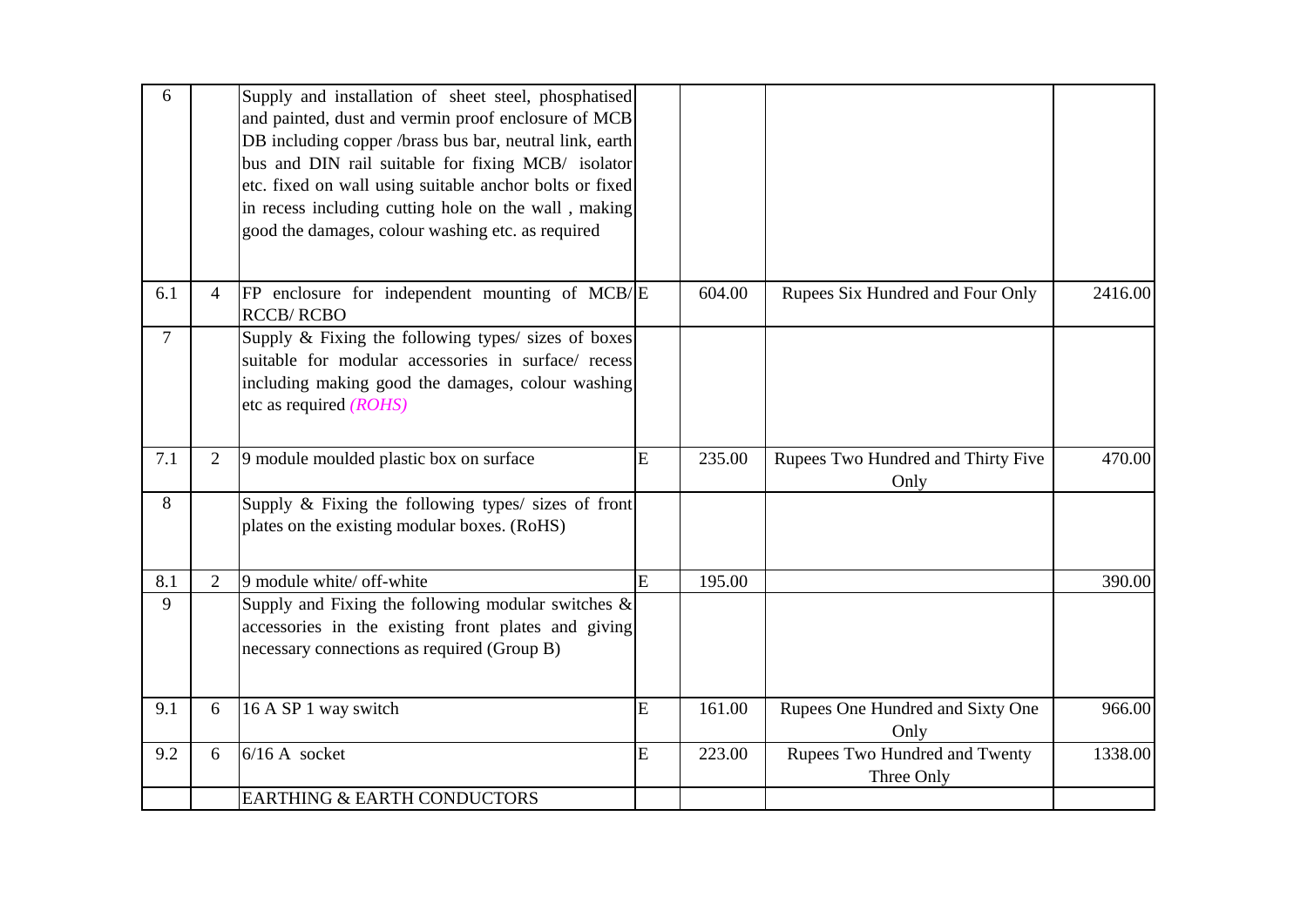| 10   | $\overline{2}$ | Supply and providing <i>plate earthing</i> as per IS 3043 <i>with</i> $\mathbb{E}$<br>600x600x6.30 mm GI/CI earth plate, 20 mm GI watering<br>pipe fixed to the earth plate with 20 x 3 mm GI clamps, GI<br>funnel with weld mesh, filling required quantity of charcoal<br>including construction of inspection chamber with a bed<br>concrete of 1:4:8 PCC using 40 mm broken stone (10 cm<br>thick), brick work in cement mortar 1:6, plastering the<br>surface of brick masonry and the exposed surface of PCC<br>bed with cement mortar 1:4, 12 mm thick, (the finished<br>inside dimension shall be 300 x 300 x 300 mm) but<br>excluding test joint, earth continuity conductor to the plate,<br>and covering at the top. (in hard soil) |   | 4102.00 | Rs. Four thousand One hundred & Two<br>only | 8204.00 |
|------|----------------|------------------------------------------------------------------------------------------------------------------------------------------------------------------------------------------------------------------------------------------------------------------------------------------------------------------------------------------------------------------------------------------------------------------------------------------------------------------------------------------------------------------------------------------------------------------------------------------------------------------------------------------------------------------------------------------------------------------------------------------------|---|---------|---------------------------------------------|---------|
| 11   | 10             | 6.00 mm copper conductor (4 SWG)                                                                                                                                                                                                                                                                                                                                                                                                                                                                                                                                                                                                                                                                                                               | E | 189.00  | Rupees One Hundred and Sixty One<br>Only    | 1890.00 |
| 12   |                | Supply and providing the following sizes of <i>cast iron</i><br>gully trap with covering at the top of the inspection<br>chamber of earth pit as required                                                                                                                                                                                                                                                                                                                                                                                                                                                                                                                                                                                      |   |         |                                             |         |
| 12.1 | $\overline{2}$ | 300 x 300 x 6 mm cast iron gully trap with covering                                                                                                                                                                                                                                                                                                                                                                                                                                                                                                                                                                                                                                                                                            | E | 267.00  | Rupees Two Hundred and Sixty Seven<br>Only  | 534.00  |
| 13   |                | Supply and providing test joint for the earthing system<br>using 2 Nos of the following sizes of strips including<br>cutting and bending to shape, drilling necessary holes and<br>fixed to the watering pipe etc as required.                                                                                                                                                                                                                                                                                                                                                                                                                                                                                                                 |   |         |                                             |         |
| 13.1 | 0.8            | $2 \times 25 \times 3$ mm GI strip                                                                                                                                                                                                                                                                                                                                                                                                                                                                                                                                                                                                                                                                                                             | m | 165.00  | Rupees One Hundred and Sixty Five<br>Only   | 132.00  |
| 14   |                | Supply and providing earth lead from the test joint to the<br>earth electrode using the following sizes of conductors/<br>strips including cutting, drilling necessary holes (in case of<br>strip) and fixing firmly with plate test joint etc as required.                                                                                                                                                                                                                                                                                                                                                                                                                                                                                    |   |         |                                             |         |
| 14.1 | 8              | 25 x 3 mm GI strip                                                                                                                                                                                                                                                                                                                                                                                                                                                                                                                                                                                                                                                                                                                             | E | 73.00   | <b>Rupees Seventy Three Only</b>            | 584.00  |